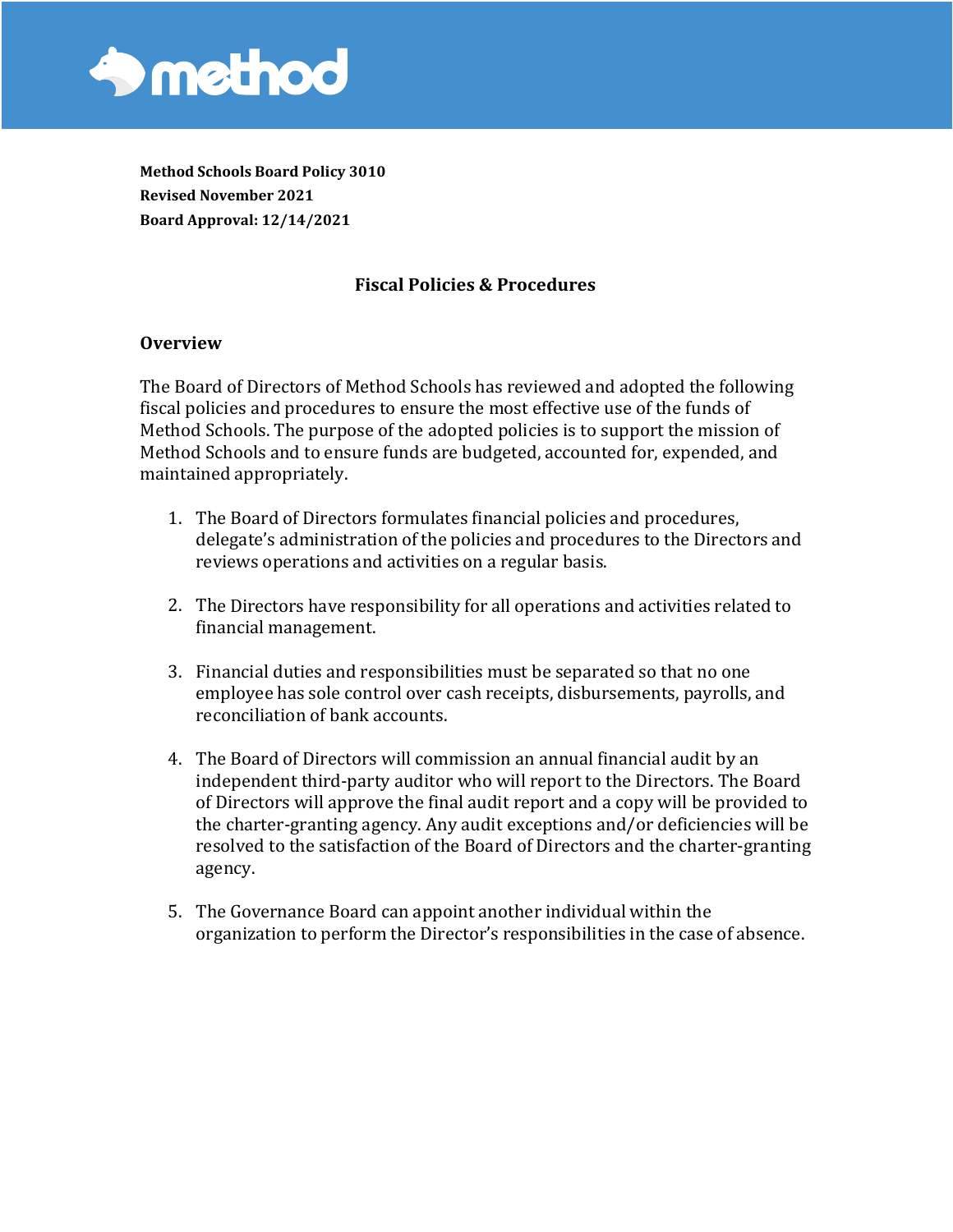## **PURCHASING**

#### Overview

The Governing Board recognizes the importance of developing a system of internal control procedures to help fulfill its obligation to monitor and safeguard school resources. To facilitate warrant processing, the Director(s) or designee (Business Office) shall ensure that purchasing, receiving, and payment functions arekept separate. He/she shall also ensure that invoices are paid expeditiously so that the school may, to the extent possible, take advantage of available discounts and avoid finance charges.

#### Specific Policies & Procedures Related to Purchasing

- 1. The Director(s)or designee may authorize expenditures and may sign related contracts within the approved budget. The Directors or designee must approve all purchases. Purchase requisitions, authorizing the purchase of all items (format to be provided by Business Office), must be approved by the Directors or designee, and submitted to Business Office with the related invoice.
- 2. Staff members authorized to make purchase requests or use AMEX cards shall enter each request in the purchasing module in SmartFox.
- 3. Expenditures should be pre-approved by an executive team member PRIOR to purchasing
- 4. When approving purchases, the authorized approver must:
	- A. Determine if the expenditure is budgeted
	- B. Determine if funds are currently available for expenditures (i.e. cash flow)
	- C. Determine if the expenditure is allowable under the appropriate revenue source
	- D. Include the proper account coding
	- E. Determine if the price is competitive and prudent, and the expenditure is appropriate and consistent with the vision, approved charter, school policies and procedures, and any related laws or applicable regulations. All purchases over \$25,000 must include documentation of 'Good Faith' effort to obtain the possible cost for comparable goods and services.
- 5. The Board of Directors will review all expenditures via approval of a check register presented at each meeting of the Board. The check register will list all checks written during a set period of time and includes check #, payee,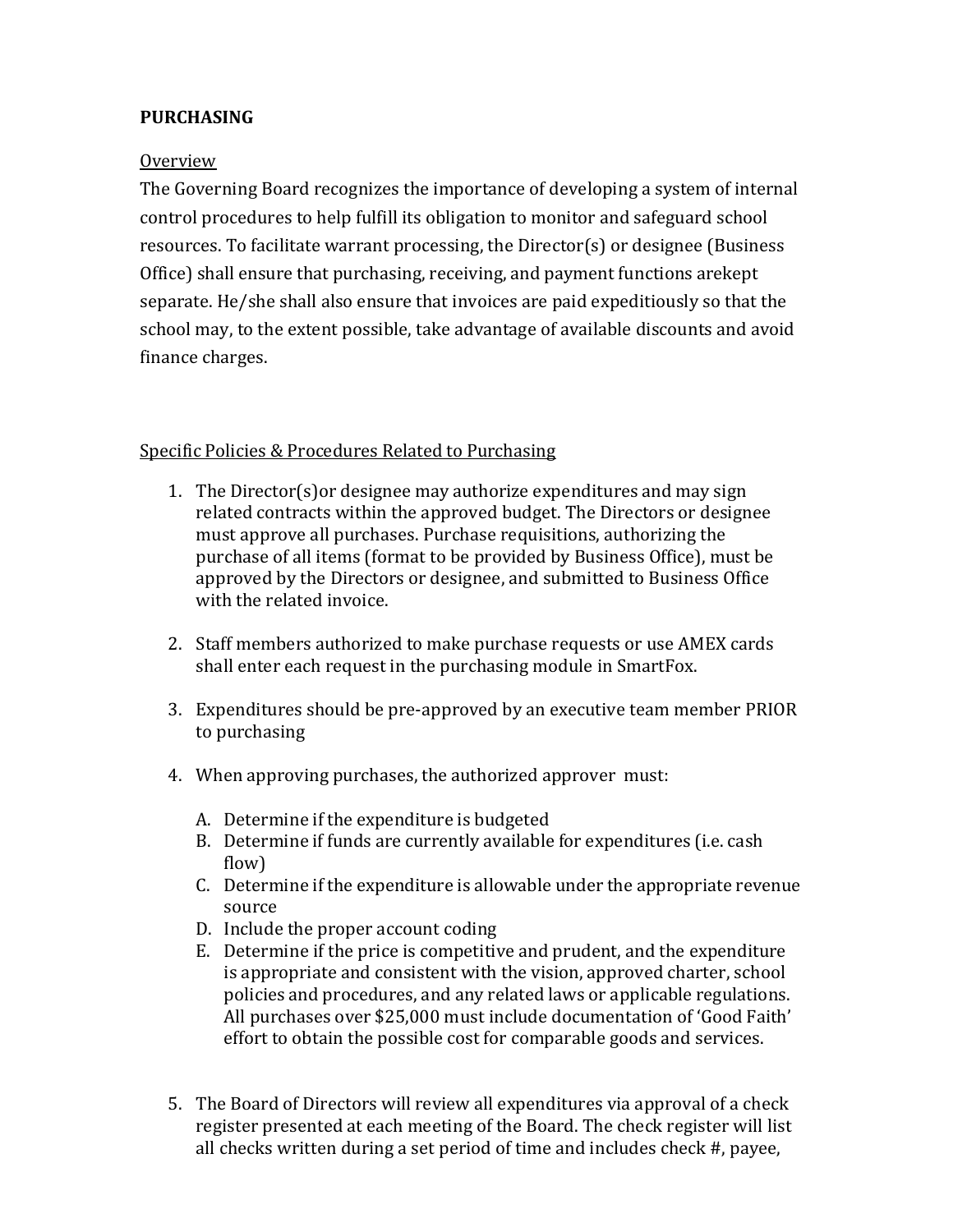date, and amount..

6. The Board of Directors must approve contracts over \$50,000.

### Credit Cards

The Directors may authorize an individual to use a school credit card to make an authorized purchase on behalf of the school, consistent with guidelines provided by the Directors and/or Board of Directors.

- A. The Purchasing policy applies to all credit card use
- B. Related documentation of all purchases will be reconciled on a monthly basis..
- C. If receipts are not available or are "missing", the individual responsible for the charge will be responsible for the payment.
- D. Credit cards will bear the names of Method School and the corresponding Director.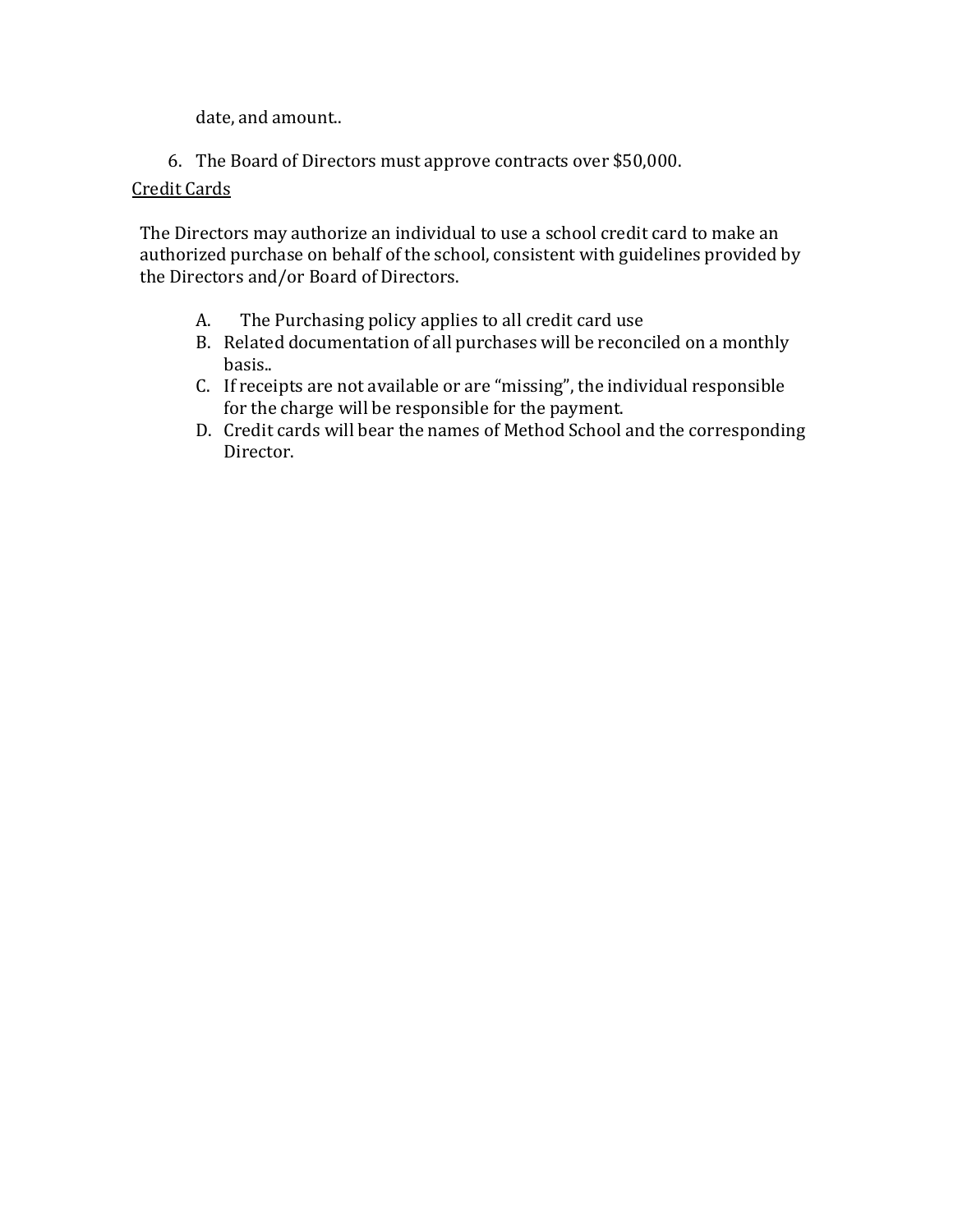## **CONTRACTS**

#### Overview

The Governing Board recognizes its responsibility to enter into contracts on behalf of the school for the acquisition of equipment, supplies, services, and other resources necessary for the achievement of school goals. In exercising this authority to enter into a contract, the Board shall ensure that the school's interest is protected and that the terms of the contract conform to applicable legal standards.

The Board may, by a majority vote, delegate to the Director(s) or designee (Business Office) the authority to enter into contracts on behalf of the school.

### Specific Policies & Procedures Related to Contracts

- 1. Consideration will be made of in-house capabilities to accomplish servicesbefore contracting for them.
- 2. Office staff will maintain a contract file evidencing the competitive bids obtained (if any) and the justification of need for any contracts over \$50,000.
	- a. Competitive bids will be obtained where required by law or otherwise deemed appropriate and in the best interests of the school.
- 3. Written contracts clearly defining work to be performed will be maintained for all contract service providers (i.e. consultants, independent contractors,subcontractors).
- 4. Contract service providers must show proof of being licensed and bonded, ifapplicable, and of having adequate liability insurance and worker's compensation insurance currently in effect. The Directors may also require that contractservice providers list the school as an additional insured.
- 5. If the contract service provider is a sole proprietor or a partnership (including LP, and LLP), the School will obtain a W-9 from the contract service provider prior to submitting any requests for payments to BusinessOffice.
- 6. The Directors will approve proposed contracts and modifications in writing.
- 7. Contract service providers will be paid in accordance with approved contracts as work is performed.
- 8. The Director(s) are responsible for ensuring the terms of the contracts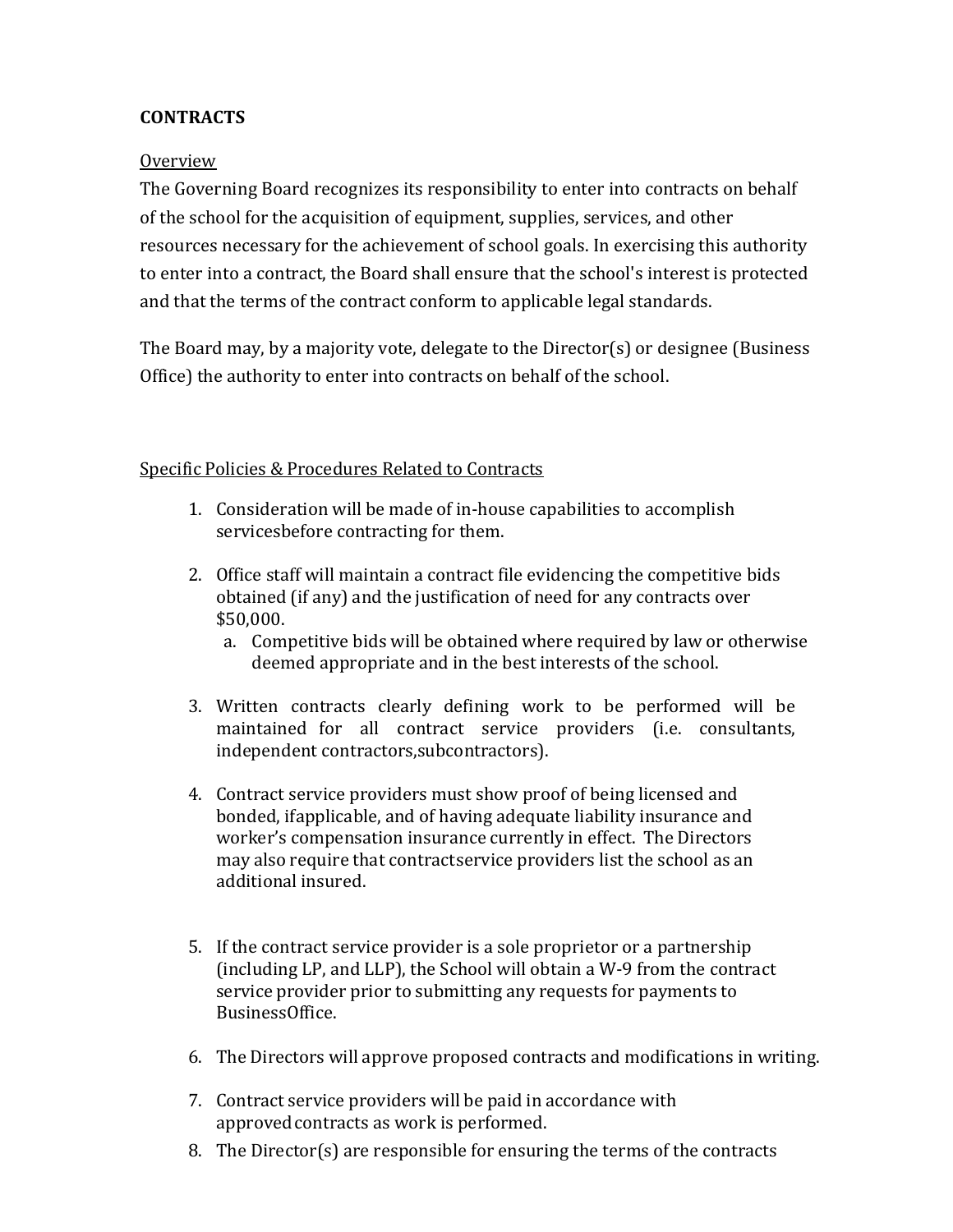are fulfilled.

9. Potential conflicts of interest will be disclosed upfront, and the Directors and/or Member(s) of the Board of Directors with the conflict will excuse themselves from discussions and from voting on the contract in accordancewith the Board approved Conflict of Interest Policy on file.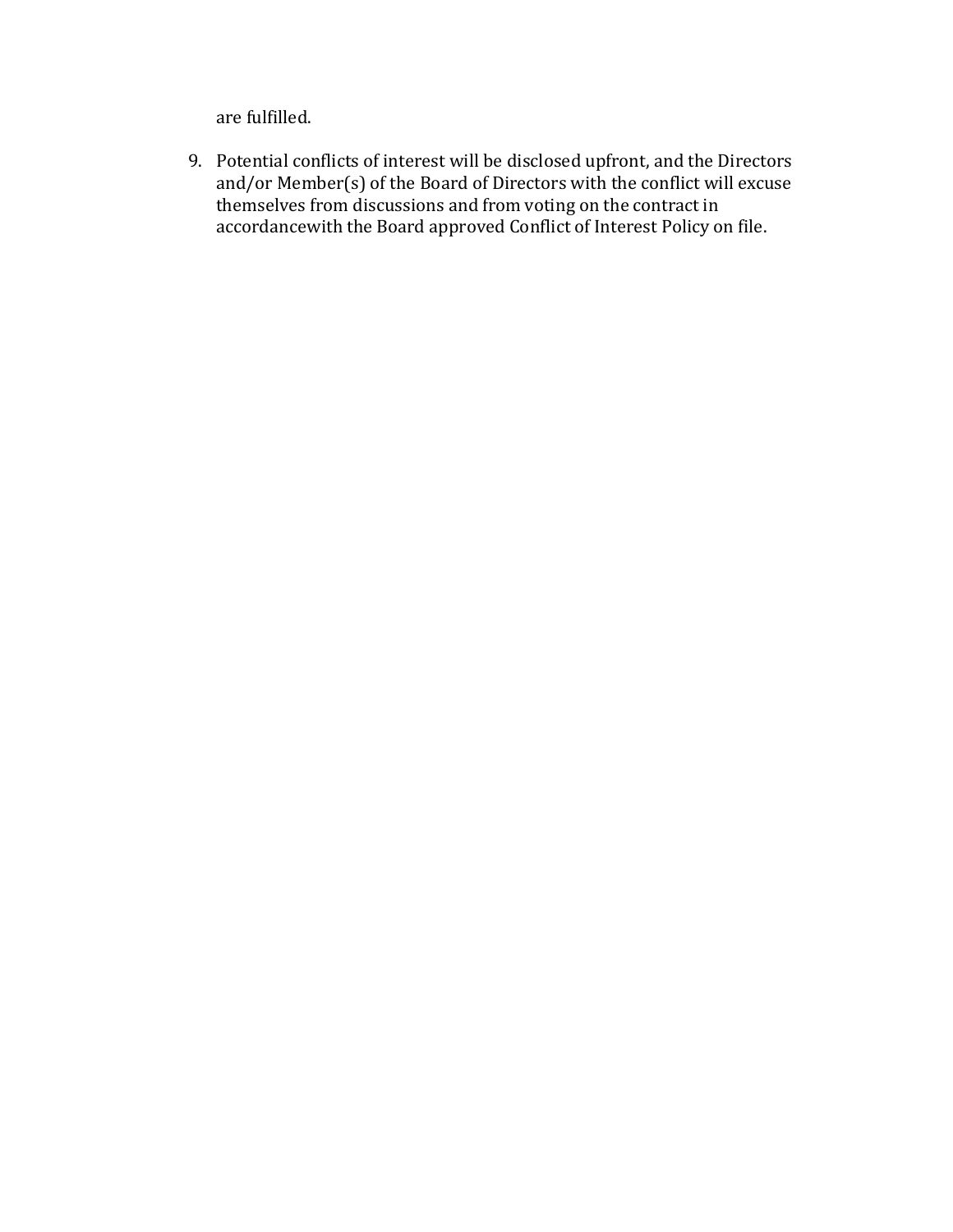### **EMPLOYEE REIMBURSEMENTS & TRAVEL**

#### Expense Reimbursements

- 1. Any individual making an authorized purchase on behalf of the school must provide Business Office with appropriate documentation of the purchase.
- 2. Employees will be reimbursed for expenditures within thirty (30) days of presentation of appropriate documentation.
- 3. Authorized purchases will be promptly reimbursed thru payroll or by bank check upon receipt of appropriate documentation of the purchase.
- 4. The employee and the Director(s) must sign the expense report.
- 5. Expenses greater than two months old may not be reimbursed.
- 6. Employees will complete expense reports monthly, as necessary, to be submitted to Business Office.
- 7. Individuals who use personal funds to make unauthorized purchases will not be reimbursed.

### Travel

- 1. Employees will be reimbursed for mileage when pre-approved by the Directors.
- 2. Mileage will be reimbursed at the government-mandated rate for the distance traveled, less the distance from the employee's residence to the school site for each direction traveled.
- 3. The Directors must pre-approve all out of town travel.
- 4. Employees will be reimbursed for overnight stays at hotels/motels when pre-approved by the Directors and the event is more than 50 miles from either the employee's residence or the school site. Hotel rates should be negotiated at the lowest level possible, including the corporate, nonprofit or government rate if offered, and the lowest rate available. Employees will be reimbursed at the established per diem rate for any breakfast, lunch or dinner as outlined in the Employee Handbook.
- 5. After the trip, the employee must enter all of the appropriate information on an expense report and submit it to the Director(s) for approval. Once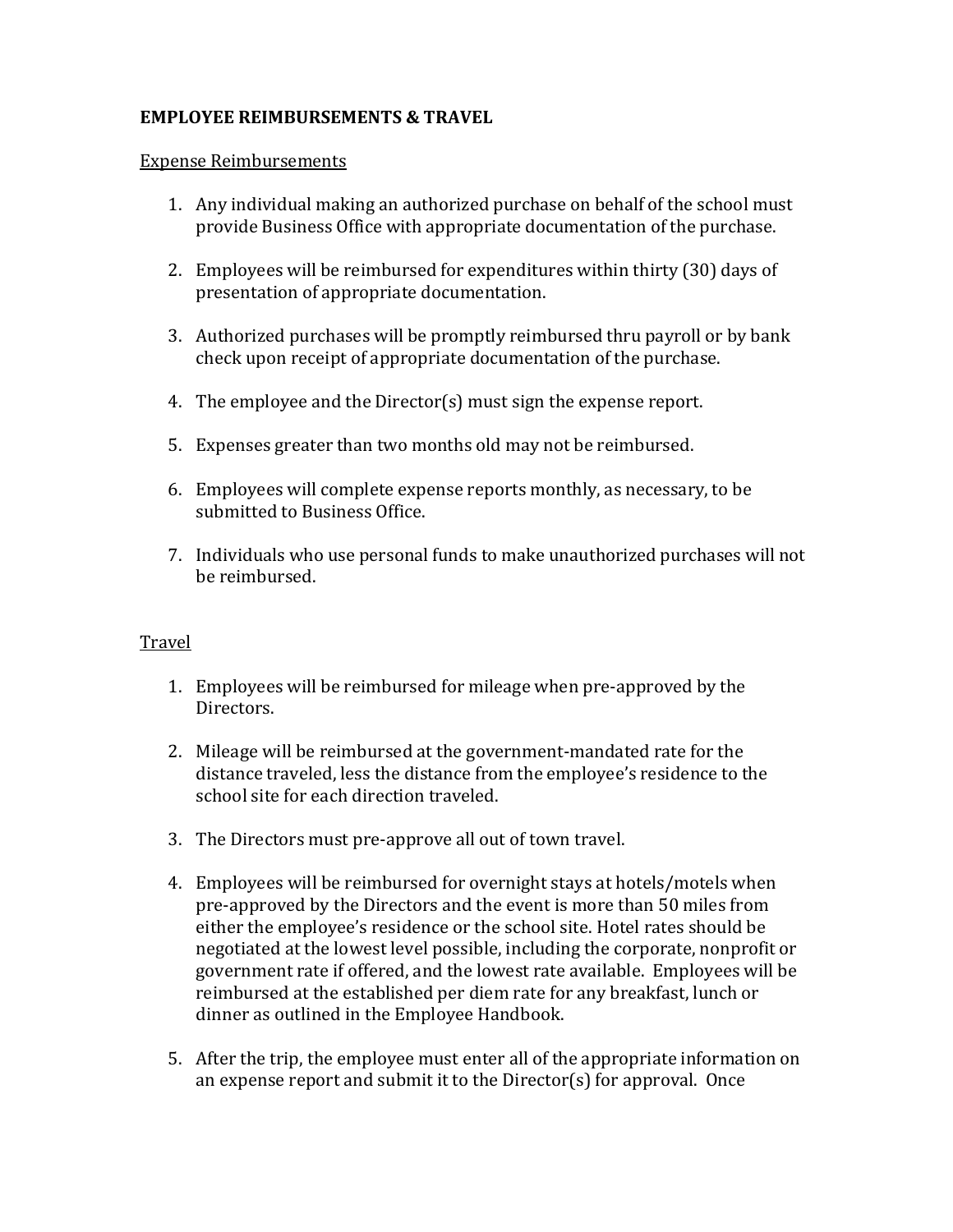approved, the expense report will be sent to the Business Office for processing.

### Board of Director Expenses

- 1. Similar to employees, if a Board member incurs authorized expenses while carrying out the duties of the school, the Board member will be required to complete and sign an expense report providing all corresponding expense receipts.
- 2. The Director(s) will approve the expense report and submit it to the Business Office for processing.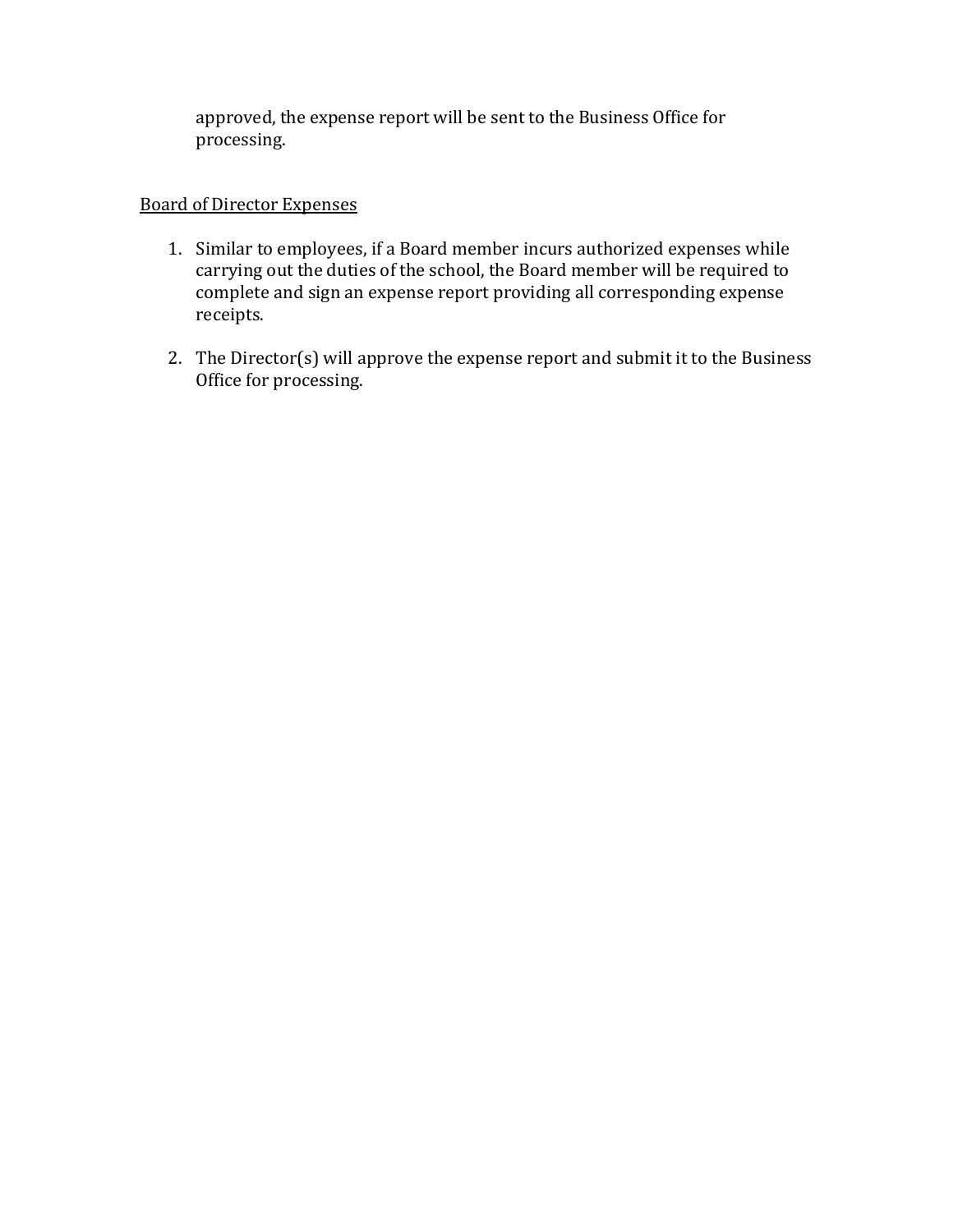### **ACCOUNTS PAYABLE**

#### Bank Check Authorization

- 1. All original invoices will immediately be forwarded to the Directors for approval. The Directors will carefully review each invoice, attach all supporting documentation, and verify that the specified services and/or goods were received. When receiving tangible goods from a vendor, the person designated to receive deliveries should trace the merchandise to the packing list and note any items that were not in the shipment. The packing list should be submitted to the school's Business Office with the invoice.
- 2. Once invoices are approved by the Directors a check authorization will be provided and an allocation to the specific budget line will be noted when applicable. All approved invoices will be sent to the Business Office on a weekly basis. (It is the responsibility of the Directors to be aware of invoice due dates to avoid late payments and fees.) The Business Office will only process invoices with sufficient supporting documentation and will communicate with the Directors if documentation is missing, before paying all expenditures.
- 3. The Directors may authorize the Business Office to pay reoccurring expenditures (i.e., Utilities, Rent) without the Director's formal approval on the invoice when dollar amounts fall within a predetermined range. A list of the applicable vendors and invoice dollar range for each vendor must be provided to the Business Office on an annual basis.

### Bank Checks

- 1. The Board of Directors will approve in advance the list of authorized signers on the school account. The Directors, Board Treasurer and any other employee (designated by the Board) may sign bank checks within the established limitations.
- 2. The Board of Directors authorized the school's Directors to open and close bank accounts.
- 3. The Directors in conjunction with the Business Office will be responsible for all blank checks and will keep them under lock and key.
- 4. When there is a need to generate a bank check, the Directors will send appropriate and approved documentation to the Business Office.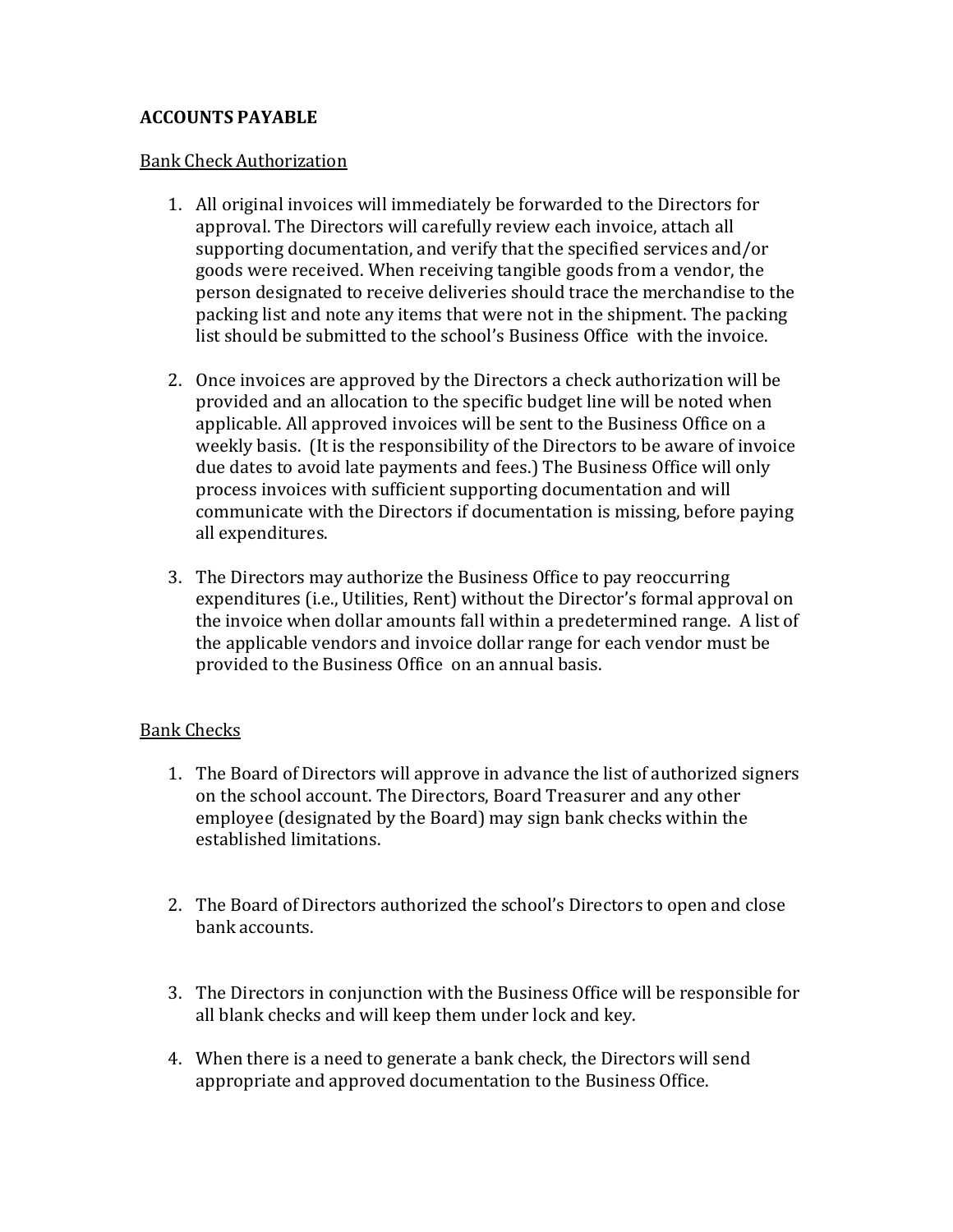- 5. Once approved by the Directors, the Business Office will process checks based on authorized approval. The Business Office will be provided a facsimile signature stamp of the school's Director(s) for check processing.
- 6. Checks may not be written to cash or bearer and under no circumstance will any individual sign a blank check.
- 7. Business Office will record the check transaction(s) into the school's General Ledger using the appropriate budget account code.
- 8. Business Office will distribute the checks as followed:
	- a. Original: Mailed or delivered to payee
	- b. Duplicate or Voucher: Attached to the invoice and filed by vendor name by Business Office with a duplicate copy attached in the school's General Ledger
	- c. Cancelled Checks: Will be filed numerically with bank statements
- 9. Voided Checks: Will have VOID written in ink. Original checks will be attached to the duplicate and forwarded to the Business Office provide who will attach any other related documentation.

### Bank Reconciliation

- 1. Bank Statements will be reviewed jointly by the Director(s) and the Business Office.
- 2. Business Office will conduct thorough analysis of bank statement examining all paid checks and deposits for date, name, amount and endorsement. Any discrepancies regarding paid checks or deposits will be further researched and brought to the attention of the Director(s).
- 3. The Business Office will prepare the bank reconciliation thru bank account statement verifications and will facilitate any necessary adjustments.
- 4. The Business Office will compare the reconciled bank balance to the cash in the bank account and General Ledger. Any material discrepancies will be reported immediately to the Director(s).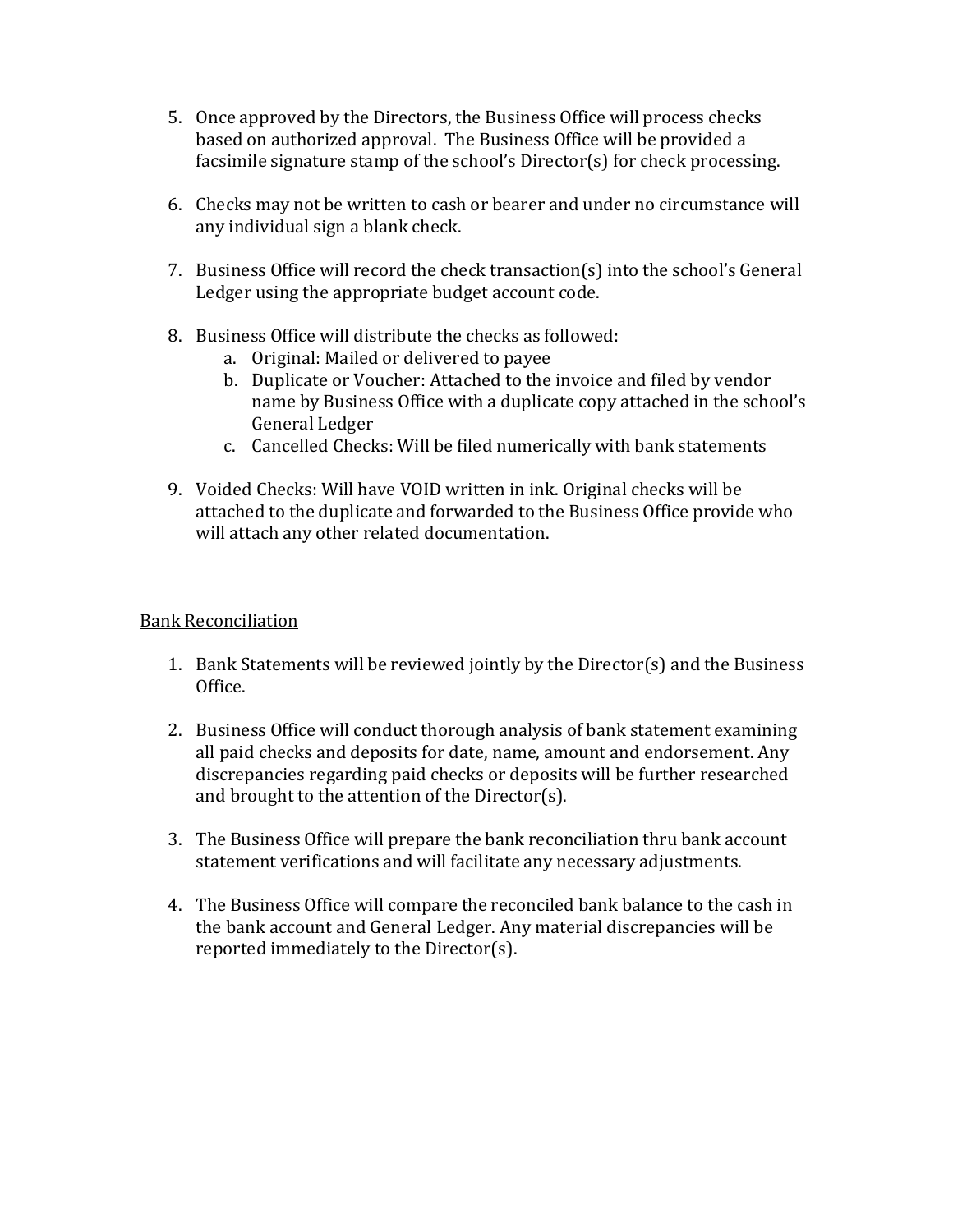# **Accounts Receivable**

1. Documentation will be maintained for accounts receivable and forwarded to **Business** 

Office.<br>2.

2. Accounts receivable will be recorded by Business Office in the school's General Ledger and collected on a timely basis.

### Cash Receipts (Cash and Checks)

The school will use the guidelines as set forth by the school's Auditors and GASB Accounting Guidelines and practices.

Returned Check Policy

- 1. A returned-check processing fee will be charged for checks returned as nonsufficient funds (NSF). Unless otherwise pre-approved by Business Office or Directors, payment of the NSF check and processing fee must be made by money order or certified check.
- 2. In the event that a second NSF check is received for any individual, in addition to the processing fee, the individual will lose check-writing privileges. Payment of the NSF check, the processing fee and any subsequent payment(s) by that individual must be made by money order or certified check.
- 3. In the case of NSF checks written by parents of students, failure to pay may result in the withholding of report cards/transcripts at the end of the semester and/or school year until payment is received, unless other mutually agreeable arrangements are approved by the Director(s) and/or Governing Board.
- 4. If unsuccessful in collecting funds owed, the school may initiate appropriate collection and/or legal action at the discretion of the Directors and/or Governing Board.

(\*As of the Policy Adoption Method did not maintain a Petty Cash account)

# Petty Cash

- 1. The Directors will manage the petty cash fund.
- 2. The petty cash fund will be capped at \$600.00.
- 3. All petty cash will be kept in a locked petty cash box in the safe.
- 4. All disbursements will require a completed and signed petty cash slip. A register receipt for all purchases must be attached to the petty cash slip.
- 5. At all times the petty cash box will contain receipts and cash totaling \$600.00. A register receipt must support the petty cash slip. The individual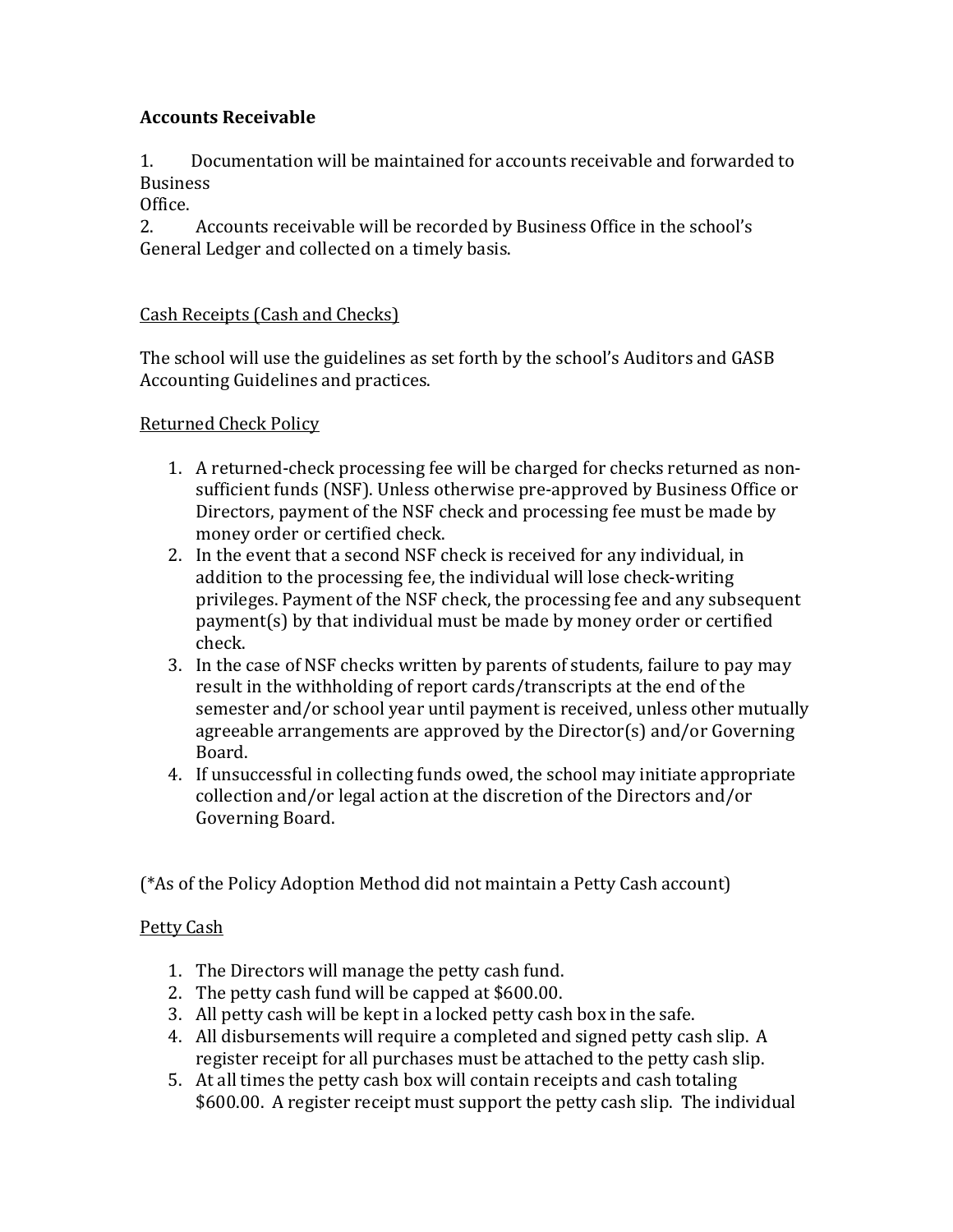using the petty cash to make a purchase is responsible for submitting the receipt for the petty cash slip to the Directors within 48 hours of withdrawing the petty cash.

- 6. When expenditures total \$450.00 (when cash balance is reduced to \$150.00), the Director will total the disbursement and complete a petty cash reimbursement form. This should be done on at least a quarterly basis. The petty cash slips and supporting receipts will be attached to the reimbursement request form and forwarded to the Business Office.
- 7. Petty cash fund reimbursement checks will be made payable to the Directors.
- 8. Any irregularities in the petty cash fund will be immediately reported in writing to the Directors.
- 9. Loans will not be made from the petty cash fund.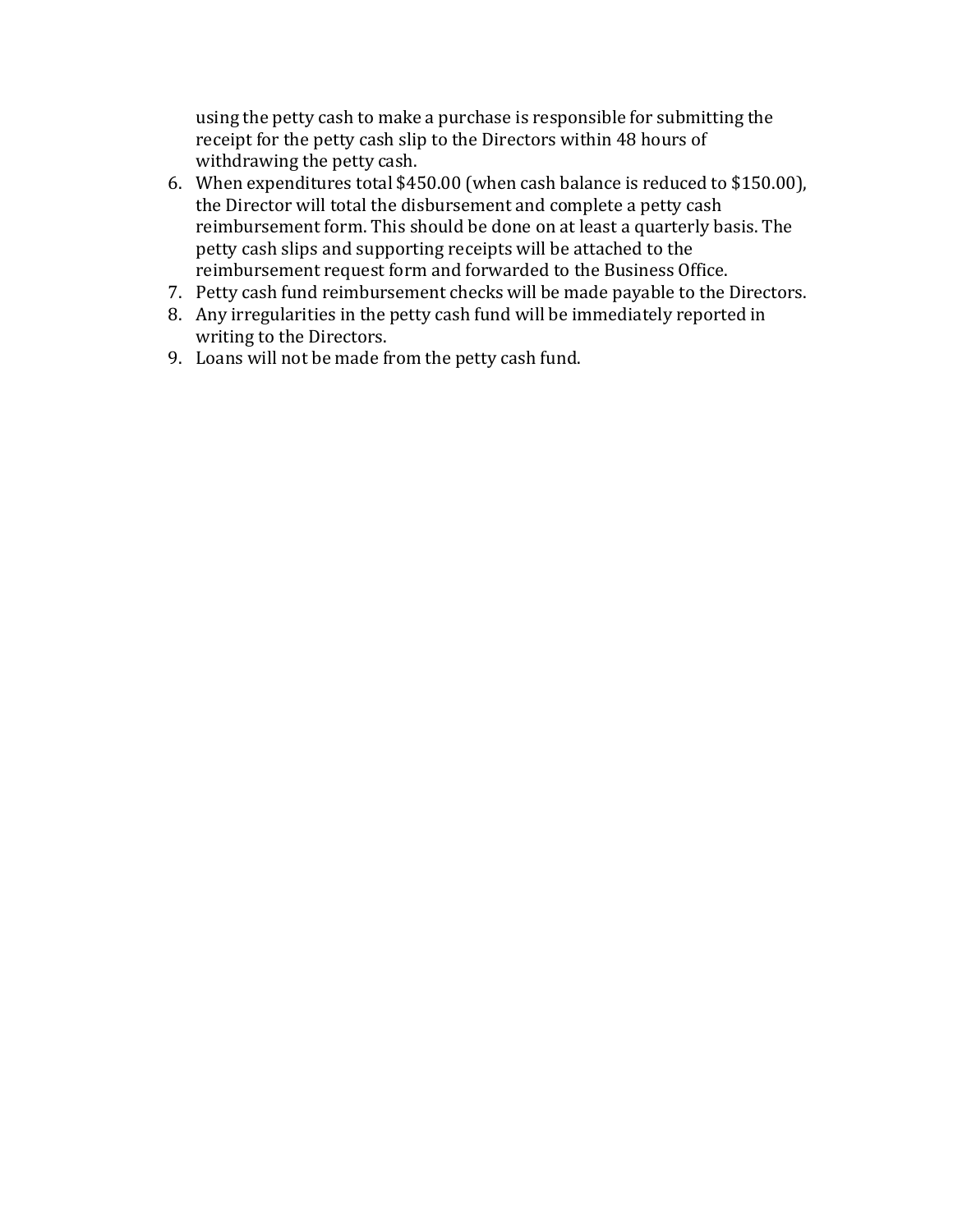# **Financial Reporting**

The Director(s) or designee (Business Office) shall ensure that all financial reports are prepared in accordance with law and in conformity with generally accepted accounting principles and financial reporting standards stipulated by the Governmental Accounting Standards Board and the California Department of Education (CDE). The Director(s) in accordance with the Business Office shall establish a system of ongoing internal controls to ensure the reliability of financial reporting.

When required by law or the Board, the Director(s) or designee (Business Office) shall submit to the Board reports of the school's financial status, including, but not limited to, any report specified in this Board policy or accompanying administrative regulation. When any such report must be approved by the Board prior to its submission to a local, state, and/or federal agency, the Director(s) or designee (Business Office) shall provide the report to the Board in sufficient time to enable the Board to carefully review the report and meet any applicable submission deadline.

The Board shall regularly communicate the school's financial position to the public and shall use financial reports to determine what actions and budget amendments, if any, are needed to ensure the school's financial stability.

# Unaudited Actual Receipts and Expenditures

On or before September 15, the Board shall approve and file with the County Director(s) a statement of the school's unaudited actual receipts and expenditures for the preceding fiscal year. The Director(s) or designee (Business Office) shall prepare this statement using the state's standardized account code structure (SACS) as prescribed by the Superintendent of Public Instruction (SPI). (Education Code 42100).

# Interim Reports

The Director(s) or designee (Business Office) shall submit two interim fiscal reports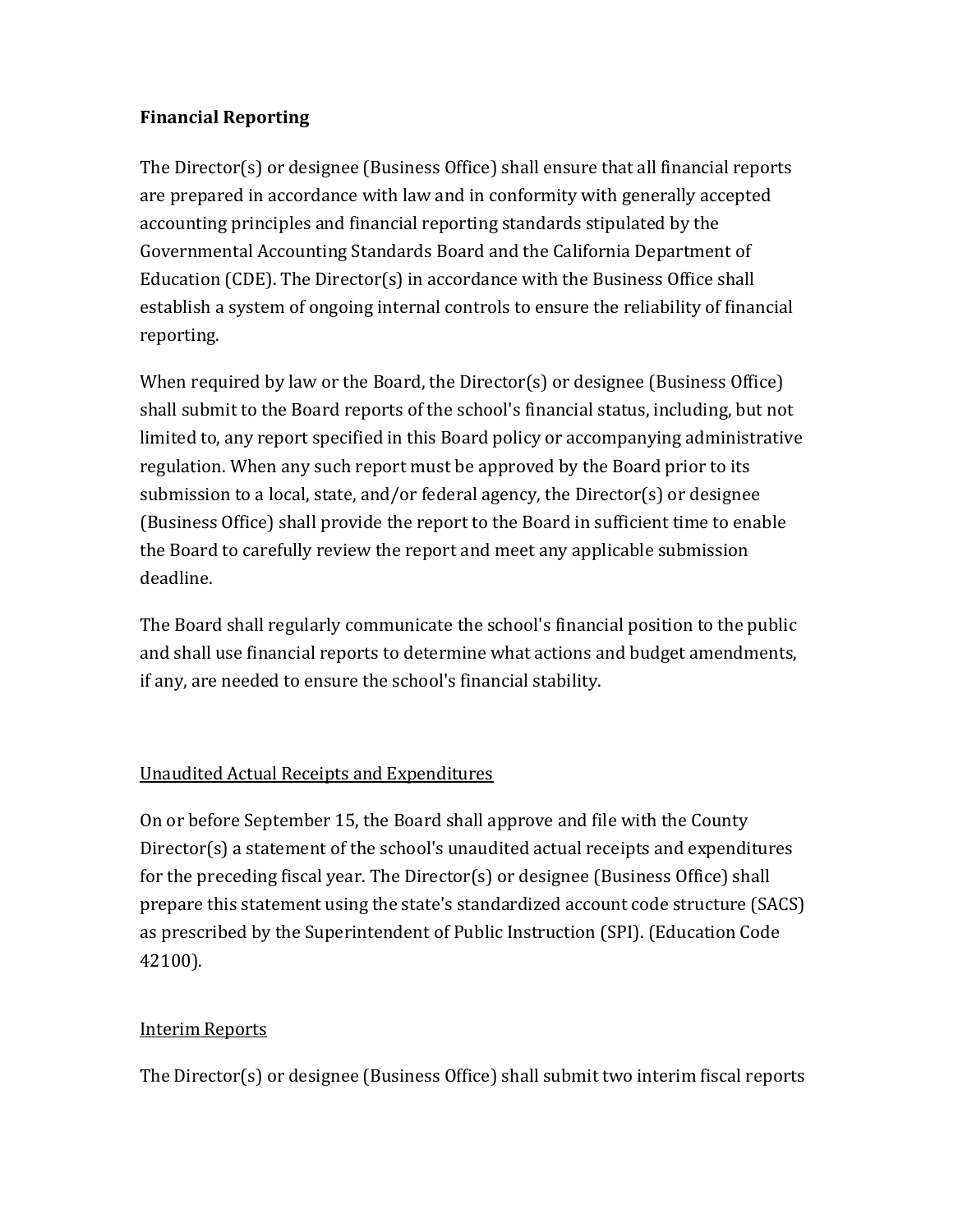to the Board, the first report covering the school's financial and budgetary status for the period ending October 31 and the second report covering the period ending January 31. The reports and supporting data shall be made available by the school for public review. (Education Code 42130)

Within 45 days after the close of the period reported, the Board shall approve the interim report and certify, on the basis of the interim report and any additional financial information known by the Board.

# Annual Audit

The Board of Directors will annually select an audit by March 15th to conduct the annual audit.

The audit shall include, but not be limited to:

- A. An audit of the accuracy of the financial statements
- B. An audit of the attendance accounting and revenue accuracy practices
- C. An audit of the internal control practice

To conduct the audit, the Board shall select a certified public accountant or public accountant licensed by the State Board of Accountancy from among those deemed qualified by the State Controller.

No later than December 15, the report of the audit for the preceding fiscal year shall be filed with the County Superintendent.

# Budget Development and Adoption Process

In order to provide guidance in the development of the budget, the Board shall annually establish budget priorities based on identified school needs and goals and on realistic projections of available funds.

The Director(s) or designee (Business Office) shall oversee the preparation of a proposed school budget for approval by the Board and shall involve appropriate staff in the development of budget projections.

The Board shall adopt the school budget on or before July 1 of each year. (Education Code 42127)

At a public meeting held on a date after the public hearing on the budget, the Board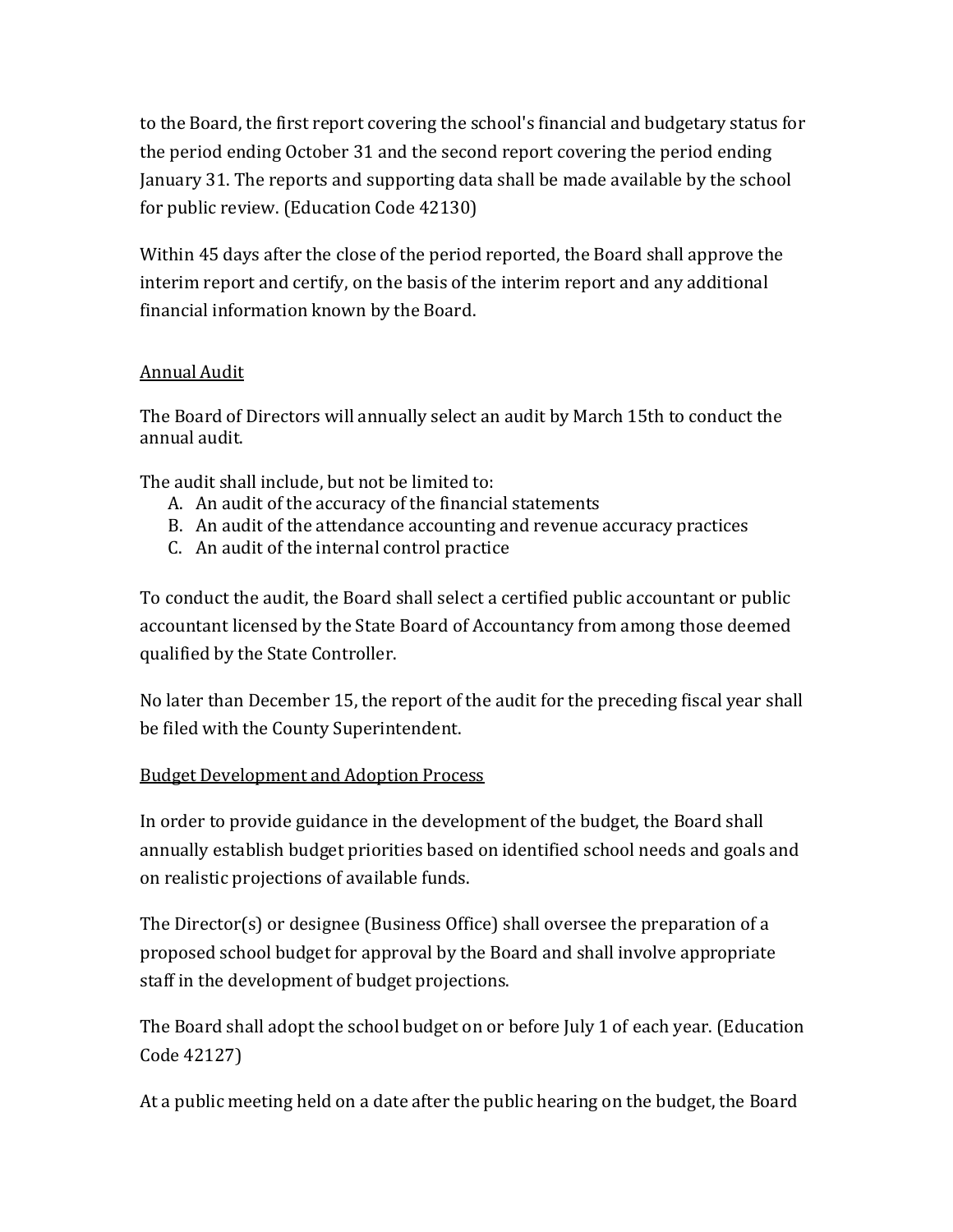shall adopt the budget following its adoption of the LCAP or an annual update to the LCAP at the same meeting. The budget shall include the expenditures necessary to implement the LCAP or the annual update to the LCAP. (Education Code 42127)

The budget that is formally adopted by the Board shall adhere to the state's Standardized Account Code Structure as prescribed by the Superintendent of Public Instruction. (Education Code 42126, 42127).

# **Liabilities / Insurance/ Records Retention**

# **Loans**

- 1. The Directors and the Board of Directors will approve all loans from third parties. In the case of a long-term loan, approval may also be required from the charter-granting agency in accordance with the terms of the charter petition and/or other lenders in accordance with the loan document.
- 2. Once approved, a promissory note will be prepared and signed by the Directors before funds are borrowed.
- 3. Employee loans are not allowed.

# Financial Institutions

- 1. All funds will be maintained at a high quality financial institution according to California code and Method Investment Policy 3040.
- 2. All funds will be maintained or invested in high quality, short maturity, and liquid funds.
- 3. Physical evidence will be maintained on-site for all financial institution transactions.

# Retention of Records

- 1. Financial records, such as transaction ledgers, canceled/duplicate checks, attendance and entitlement records, payroll records, and any other necessary fiscal documentation will be retained for a minimum of seven (7) years. At the discretion of the Board of Directors or Directors, certain documentation may be maintained for a longer period of time.
- 2. Business Office will retain records at their site for a minimum of two (2) years; after which, the remaining five years will be the responsibility of the School.
- 3. Financial records will be shredded at the end of their retention period.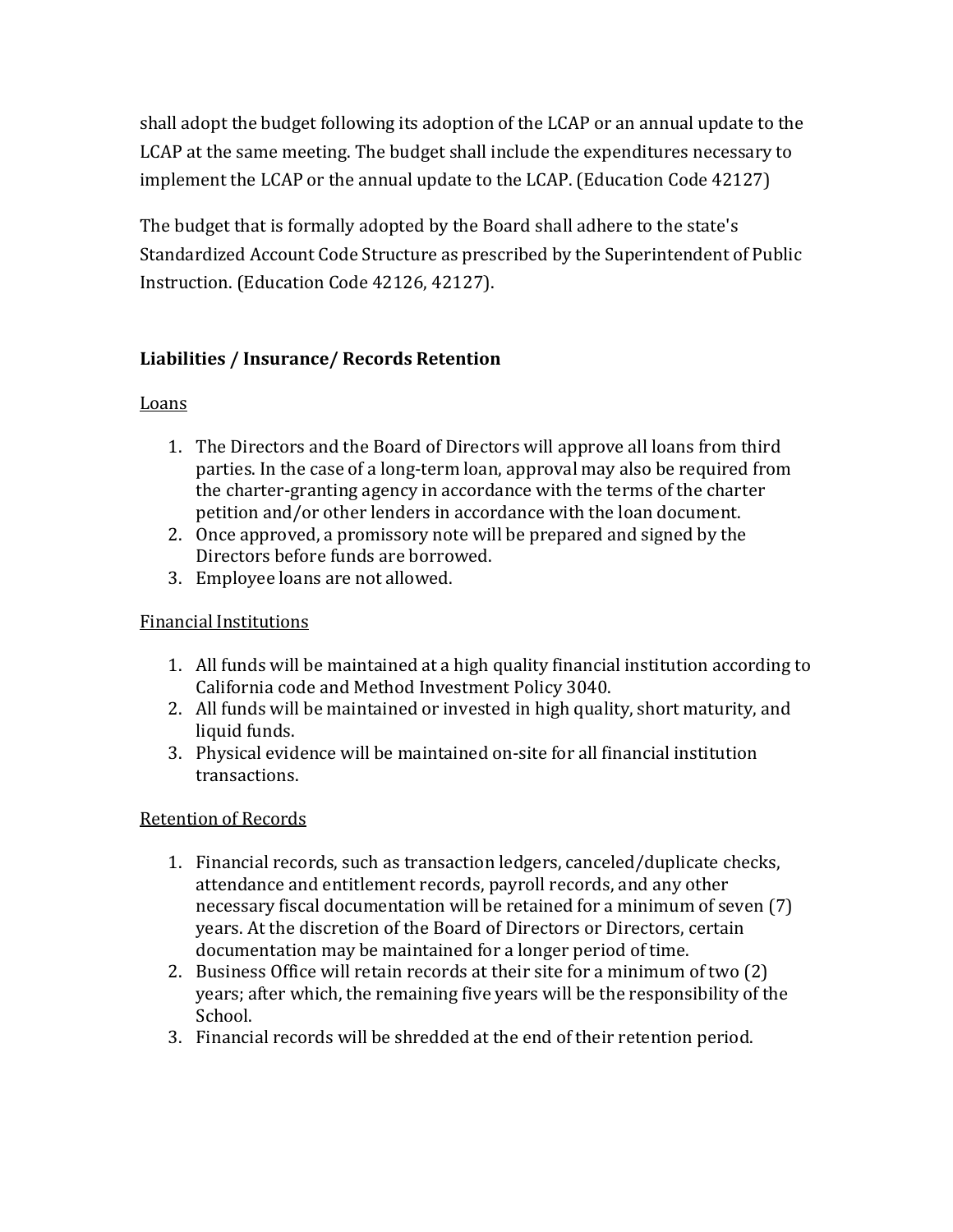4. Appropriate back-up copies of electronic and paper documentation, including financial and attendance accounting data, will be regularly prepared and stored in a secure off-site location, separate from the school.

### Insurance

- 1. Business Office will work with the Directors to ensure that appropriate insurance is maintained at all times with a high quality insurance agency.
- 2. The Directors and Business Office will maintain the files of insurance policies, including an up-to-date copy of all certificates of insurance, insurance policies and procedures, and related claim forms.
- 3. The Directors and Business Office will carefully review insurance policies on an annual basis, prior to renewal.
- 4. Insurance will include general liability, worker's compensation, student accident, professional liability, and directors' and officers' coverage. Supplementary coverage will cover the after-hours and weekend activities. Coverage will be in line with the limits listed in the school's approved charter petition.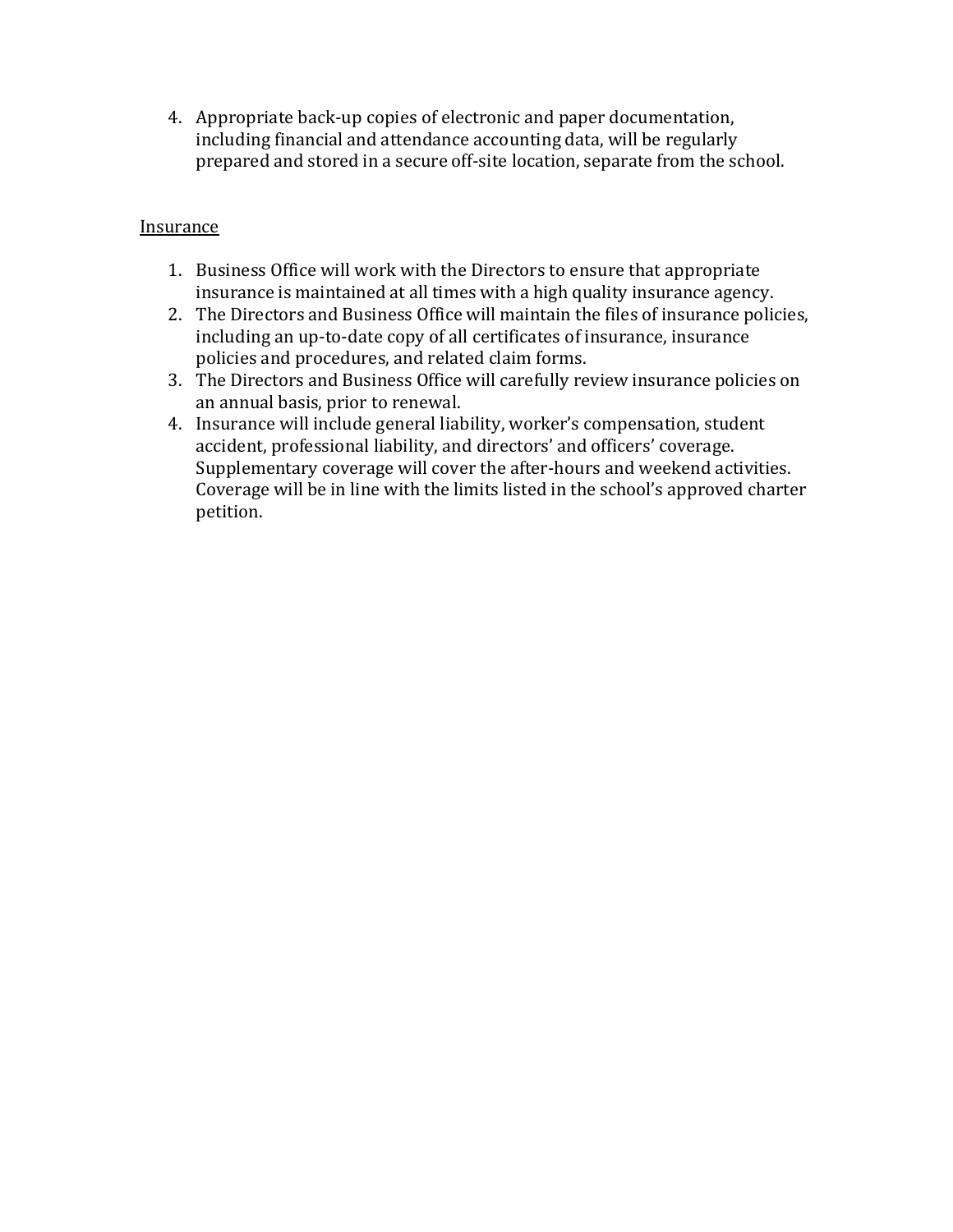## **Fund Balance**

#### Overview

The Fund Balance Policy is intended to provide guidelines during the preparation and execution of the annual budget to ensure that sufficient reserves are maintained for unanticipated expenditures or revenue shortfalls. It also is intended to preserve flexibility throughout the fiscal year to make adjustments in funding for programs approved in connection with the annual budget. The Fund Balance Policy should be established based upon a long-term perspective recognizing that stated thresholds are considered minimum balances. The main objective of establishing and maintaining a Fund Balance Policy is for the school to be in a strong fiscal position that will allow for better position to weather negative economic trends.

### Unassigned Fund Balance

Unassigned Fund Balance is the residual amount of Fund Balance in the General Fund. It represents the resources available for future spending. An appropriate level of Unassigned Fund Balance should be maintained in the General Fund in order to cover unexpected expenditures and revenue shortfalls.

Unassigned Fund Balance may be accessed in the event of unexpected expenditures up to the minimum established level upon approval of a budget revision by the School's governing board. In the event of projected revenue shortfalls, it is the responsibility of the Chief Business Official to report the projections to the school's governing board on a quarterly basis and shall be recorded in the minutes.

Any budget revision that will result in the Unassigned Fund Balance dropping below the minimum level will require the approval of 2/3 vote of the school's governing board.

The Fund Balance Policy establishes a minimum Unassigned Fund Balance equal to 3% of total General Fund expenditures. In the event that the balance drops below the established minimum level, the School's governing board will develop a plan to replenish the fund balance to the established minimum level within five years.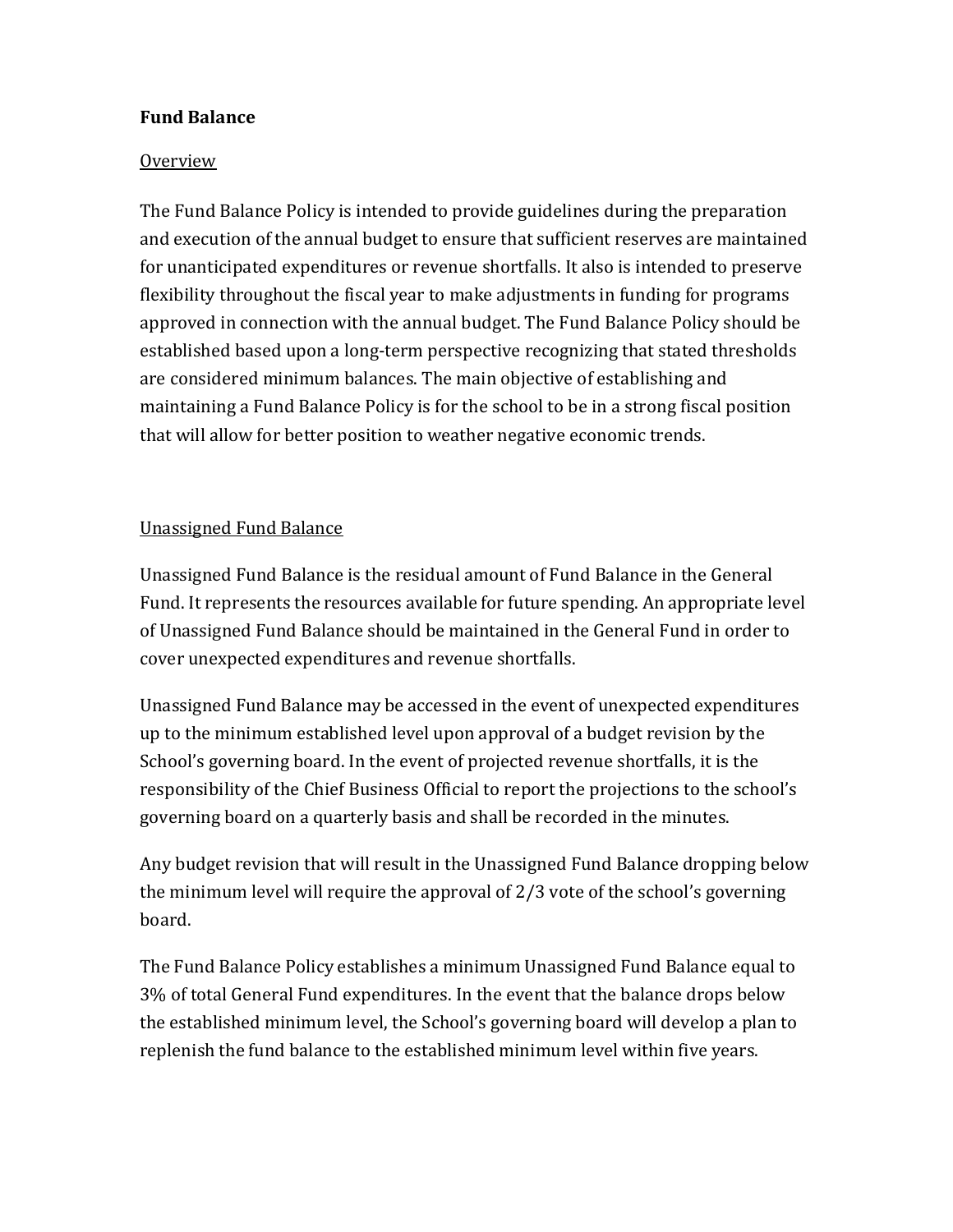### Minimum Fund Balance

The school is committed to maintaining a prudent level of financial resources to protect against the need to reduce service levels because of temporary revenue shortfalls or unpredicted expenditures. The school's Minimum Fund Balance Policy requires a Reserve for Economic Uncertainties, consisting of unassigned amounts, equal to no less than 10 percent of budgeted expenditures and other financing uses. The minimum fund balance/reserve of 10% is to ensure the school's ability to provide necessary services for 2-3 months of operations.

If the reserves are drawn down below the minimum required level of 10 percent, then a budgetary plan shall be implemented to return the reserve to a minimum 10 percent level in no more than a 5- year period. The progress of replenishment shall be reported in the annual budget.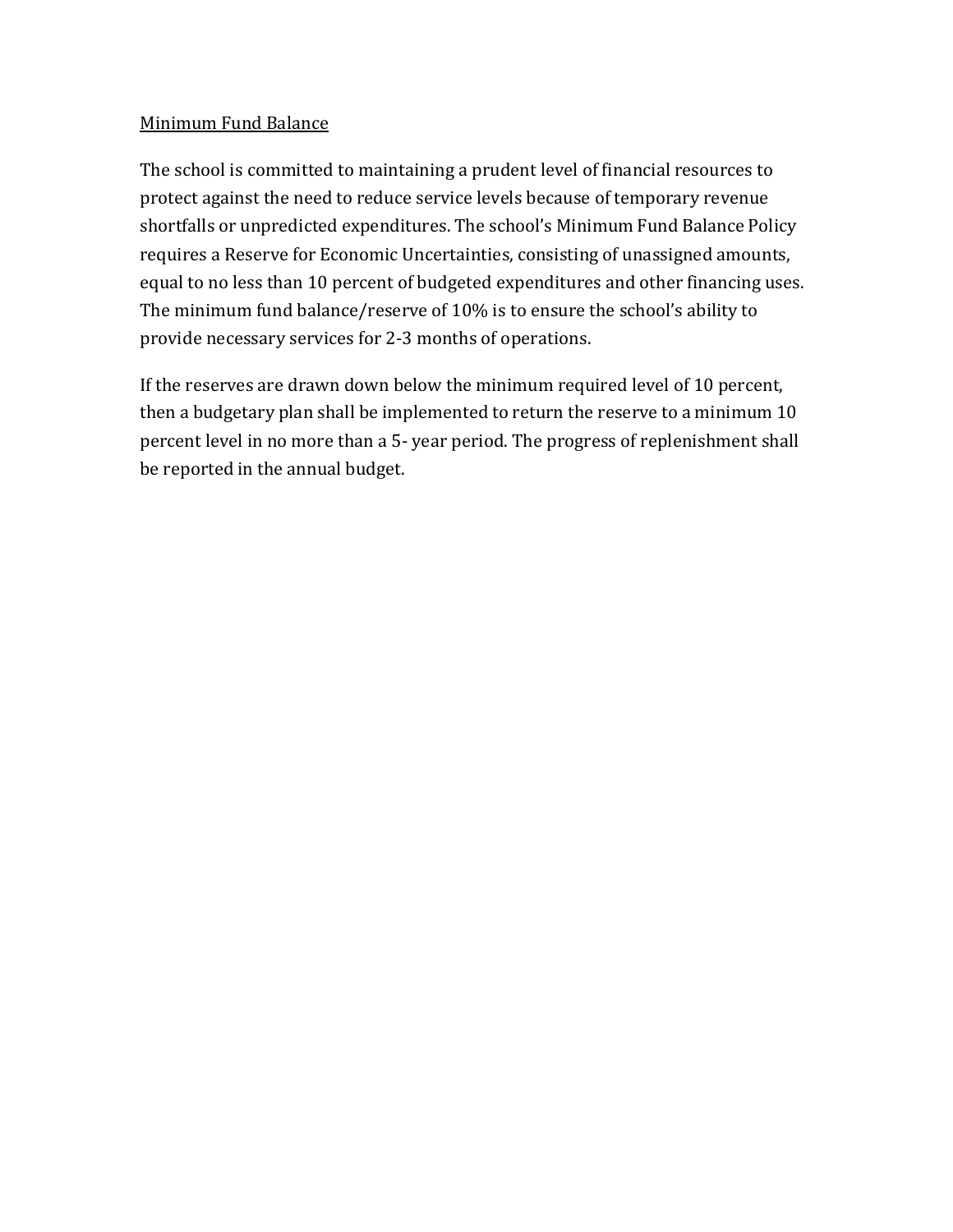# **Management of School Assets / Accounts**

### **Overview**

The Governing Board recognizes its fiduciary responsibility to effectively manage and safeguard the school's assets and resources in order to help achieve the school'sgoals for student learning. The Director(s) or designee (Business Office) shall establish and maintain an accurate, efficient financial management system that enhances the school's ability to meet its fiscal obligations, produces reliable financial reports, and complies with laws, regulations, policies, and procedures. He/she shall ensure that the school's accounting system provides ongoing internalcontrols and meets generally accepted accounting standards.

### Internal Controls/Fraud Prevention

The Board expects Board members, employees, consultants, vendors, contractors,and other parties maintaining a business relationship with the school to act with integrity and due diligence in dealings involving the school's assets and fiscal resources.

The Director(s) or designee (Business Office) shall develop internal controls whichaid in the prevention and detection of fraud, financial impropriety, or irregularity within the school. These internal controls may include, but are not limited to, segregating employee duties relating to authorization, custody of assets, and recording or reporting of transactions; providing detailed, written job descriptionsexplaining the segregation of functions; adopting an integrated financial system; conducting background checks on business office employees; and requiring continuous in-service training for business office staff on the importance of fraud prevention.

All employees shall be alert for any indication of fraud, financial impropriety, or irregularity within their area of responsibility. Any employee who suspects fraud, impropriety, or irregularity shall immediately report those suspicions to his/her immediate supervisor and/or the Director(s) or designee (Business Office). In addition, the Director(s) or designee (Business Office) shall establish a method foremployees and outside persons to anonymously report any suspected instances offraud, impropriety, or irregularity.

The Director(s) or designee (Business Office) shall have primary responsibility for any necessary investigations of suspected fraud, impropriety, or irregularity, in coordination with